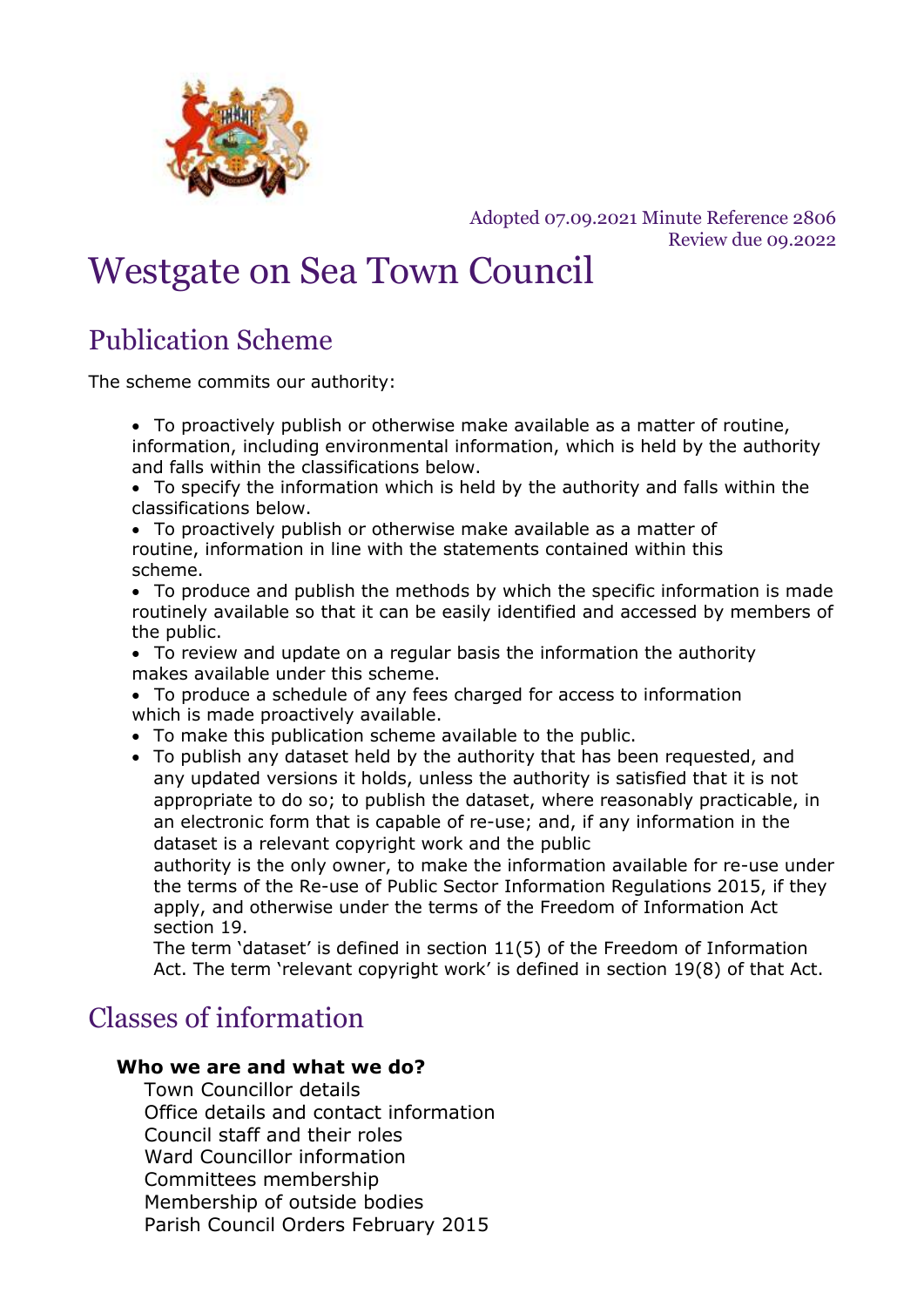#### **What we spend and how we spend it.**

Annual Returns Annual Reports Financial Regulations Finance Reports Grants and Donations Public Rights

#### **What our priorities are and how we are doing.**

Town Council Forward Plan 2020-24 Town Council Action Plan 2021-22 Town Council strategy (budget) Community Emergency Plan

#### **How we make decisions.**

Agendas **Minutes** Meeting Timetable

#### **Our policies and procedures.**

Standing Orders Terms of Reference Code of Conduct Statutory Powers Data Protection Policy Lone Working Policy Councillors Email Policy Staff Email Policy Social Media Policy Recruitment Policy Website Policy Press and Media Policy Request for Information Policy Cyber Policy Equalities and Diversity Policy Vexatious Complaints Policy Complaints Procedure Privacy Policy Health and Safety Policy Volunteer Policy Disciplinary Policy Grievance Policy Procurement Policy Expenses Policy Record Management & Retention Policy Safeguarding Policy Smoking Policy Training & Development Policy

#### **Lists and registers.**

Town Councillor Declarations of Pecuniary Interest Register of Gifts and Hospitality